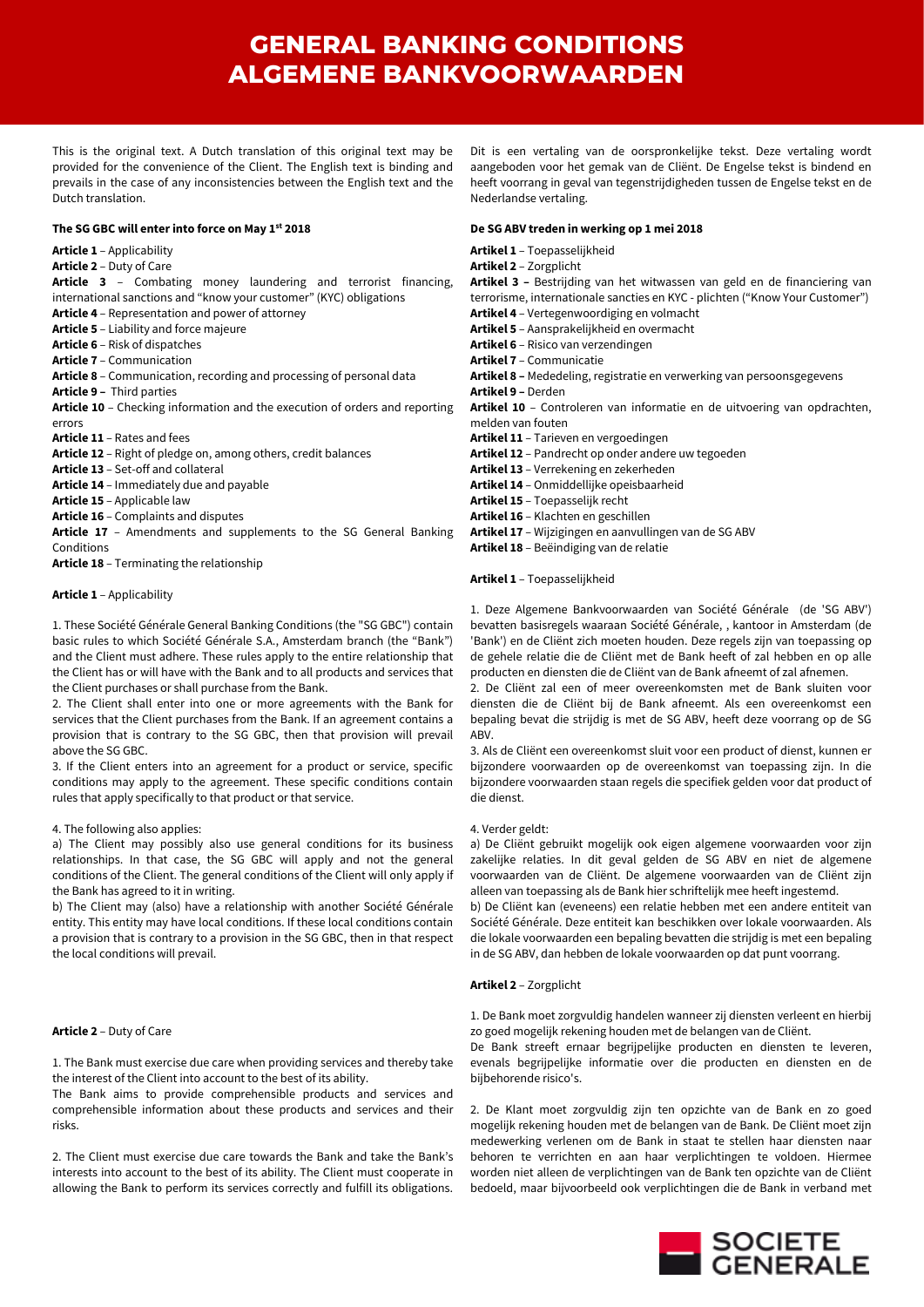This relates not only to the Bank's obligations towards the Client but also, for example, obligations that, in connection with the services provided, the Bank has towards supervisory bodies or tax or other (national, international or supranational) authorities.

**Article 3** – Combating money laundering and terrorist financing, international sanctions and "know your customer" (KYC) obligations

Banking regulations on preventing the use of the financial system for money laundering and terrorist financing require the Bank to verify the identity of its Clients and the beneficial owner(s) of its Clients as well as, where applicable, their legal representatives and/or authorized signatory(ies). If the Client is not able to provide the information requested by the Bank to comply with identification and "know your customer" ("KYC") obligations, the Bank is not allowed to enter into a contractual relationship with the Client.

The above is a permanent obligation on both the Client and the Bank. Pursuant to regulations in force, the Bank may, at any time, ask the Client to disclose KYC details and information about its business relationship for the purpose of assessing the risk of money laundering and terrorist financing. If such information is not disclosed, the Bank may have to terminate the relationship with the Client.

Pursuant to regulations in force, the Bank must exercise constant vigilance and pay close attention to the transactions carried out by the Client, ensuring that they are consistent with the most up-to-date KYC details on file and the historical profile of the business relationship with the Client. It may, for any transactions that appear inconsistent, suspicious or unusual, seek to obtain information from the Client, or when applicable, from its authorized signatory(ies) or agent, on the source or destination of the funds, the purpose and nature of the transaction or the identity of the beneficiary, the ordering party or any appearing intermediary. The Client and its legal representatives or its authorised signatories undertake to provide the Bank with all the information the Bank requires to fulfil its obligations. If necessary, the Bank reserves the right to reject the transaction for which information is missing or terminate the relationship with the Client.

Furthermore, should the Client and - if applicable - its legal representative(s), authorised signatory(ies), agent or beneficial owner(s), or the state in which the Client or they reside be subject to economic or financial sanctions, trade embargoes or similar measures taken, promulgated or put in place by the United Nations, the United States of America, the European Union or any of its Member States, or any other sanction recognised by the Bank, the Bank may, in compliance with these sanctions and embargoes (i) refrain from executing or suspend the transactions initiated by the Client; (ii) require prepayment of all amounts owed by the Client to the Bank and specifically in the presence of an overdraft in current account, and/or (iii) terminate the relationship with the Client.

Likewise, the Bank shall be entitled not to execute any transaction or operation in which the ordering party, the beneficiary or any intermediary party would be listed in any of the above mentioned sanctions and embargoes.

#### **Article 4** – Representation and power of attorney

The legal representatives of the Client may delegate some of their powers for the purpose of accomplishing specific actions, as long as such delegation does not result in a total transfer of their powers. Where the legal representatives wish to substitute any authorized signatories or agents for the operation of products or services (such as for example current account), the Bank shall require the legal representatives to sign a power of attorney and shall request valid identity documents, proof of domicile and a specimen

de verleende diensten heeft ten opzichte van toezichthouders of fiscale of andere (nationale, internationale of supranationale) autoriteiten.

**Artikel 3 -** Bestrijding van het witwassen van geld en de terrorismefinanciering, internationale sancties en KYC-plichten ('know your customer')

Wettelijke bepalingen op het gebied van de voorkoming van het gebruik van het financiële stelsel voor het witwassen van geld of terrorismefinanciering eisen van de Bank dat zij de identiteit van haar Cliënten en hun economisch rechthebbende(n) controleert, evenals, indien van toepassing, die van hun wettelijke vertegenwoordigers en/of gemachtigden. Als de Cliënt niet in staat is de informatie te verstrekken die de Bank nodig heeft om te voldoen aan haar identificatie- en KYC-plichten ('know your customer' ofwel 'ken uw klant'), mag de Bank geen overeenkomst met de Cliënt sluiten.

Het bovenstaande is een permanente verplichting voor zowel de Cliënt als de Bank. Volgens de geldende regelgeving kan de Bank de Cliënt op elk moment vragen om KYC-gegevens en informatie over diens zakelijke relaties, zodat zij het risico op het witwassen van geld en terrorismefinanciering kan beoordelen. Als deze informatie niet wordt verstrekt, kan de Bank genoodzaakt zijn haar relatie met de Cliënt te beëindigen.

Volgens de geldende regelgeving moet de Bank voortdurend waakzaam zijn en de transacties van de Cliënt nauwlettend volgen om te verzekeren dat deze consistent zijn met de meest recente KYC-gegevens in het dossier en het historisch profiel van de zakelijke relatie met de Cliënt. Als transacties inconsistent, verdacht of ongebruikelijk lijken, kan de Bank de Cliënt (of, indien van toepassing, de gemachtigden of zaakwaarnemer van de Cliënt) om informatie vragen over de herkomst of bestemming van het geld, het doel en de aard van de transactie of de identiteit van de begunstigde, de opdrachtgever of een eventuele tussenpersoon. De Cliënt en zijn wettelijke vertegenwoordigers of gemachtigden beloven de Bank alle informatie te verstrekken die zij nodig heeft om aan haar verplichtingen te voldoen. Indien nodig heeft de Bank het recht om de transactie waarvoor informatie ontbreekt, te weigeren of de relatie met de Cliënt te beëindigen.

Als de Verenigde Naties, de Verenigde Staten van Amerika, de Europese Unie of enige van haar lidstaten economische of financiële sancties, handelsembargo's of vergelijkbare maatregelen (of andere door de Bank erkende sancties) uitvaardigen of doorvoeren die van toepassing zijn op de Cliënt en op zijn eventuele wettelijke vertegenwoordiger(s), gemachtigden , zaakwaarnemer of economisch rechthebbende(n) of op het land waar de Cliënt of de genoemde personen verblijven, dan kan de Bank, in naleving van deze sancties en embargo's (i) de door de Cliënt geïnitieerde transacties weigeren of opschorten, (ii) vervroegde betaling eisen van alle bedragen die de Cliënt aan de Bank verschuldigd is, met name als er een krediet in rekening courant bestaat en/of (iii) de relatie met de Cliënt beëindigen.

Ook heeft de Bank het recht om transacties en verrichtingen te weigeren als de opdrachtgever, begunstigde of een tussenpersoon vermeld staan op een lijst van personen voor wie de bovengenoemde sancties en embargo's gelden.

### **Artikel 4** – Vertegenwoordiging en volmacht

De wettelijke vertegenwoordigers van de Cliënt kunnen een deel van hun bevoegdheden overdragen voor de uitvoering van specifieke handelingen, mits dit niet leidt tot een volledige overdracht van hun bevoegdheden. Als de wettelijke vertegenwoordigers een of meer gemachtigden of tussenpersonen willen vervangen in verband met de levering van producten of diensten (zoals een betaalrekening), zal de Bank de wettelijke vertegenwoordigers verzoeken een volmacht te ondertekenen en vragen om geldige identiteitsbewijzen, een bewijs van woonplaats en een specimen handtekening van elke ondertekenaar of tussenpersoon. Deze overdracht van bevoegdheden moet namens de Cliënt worden uitgevoerd door de wettelijke vertegenwoordigers van de Cliënt. Wanneer wettelijke vertegenwoordigers om welke reden ook worden ontheven van hun taken, blijven de door hen toegekende

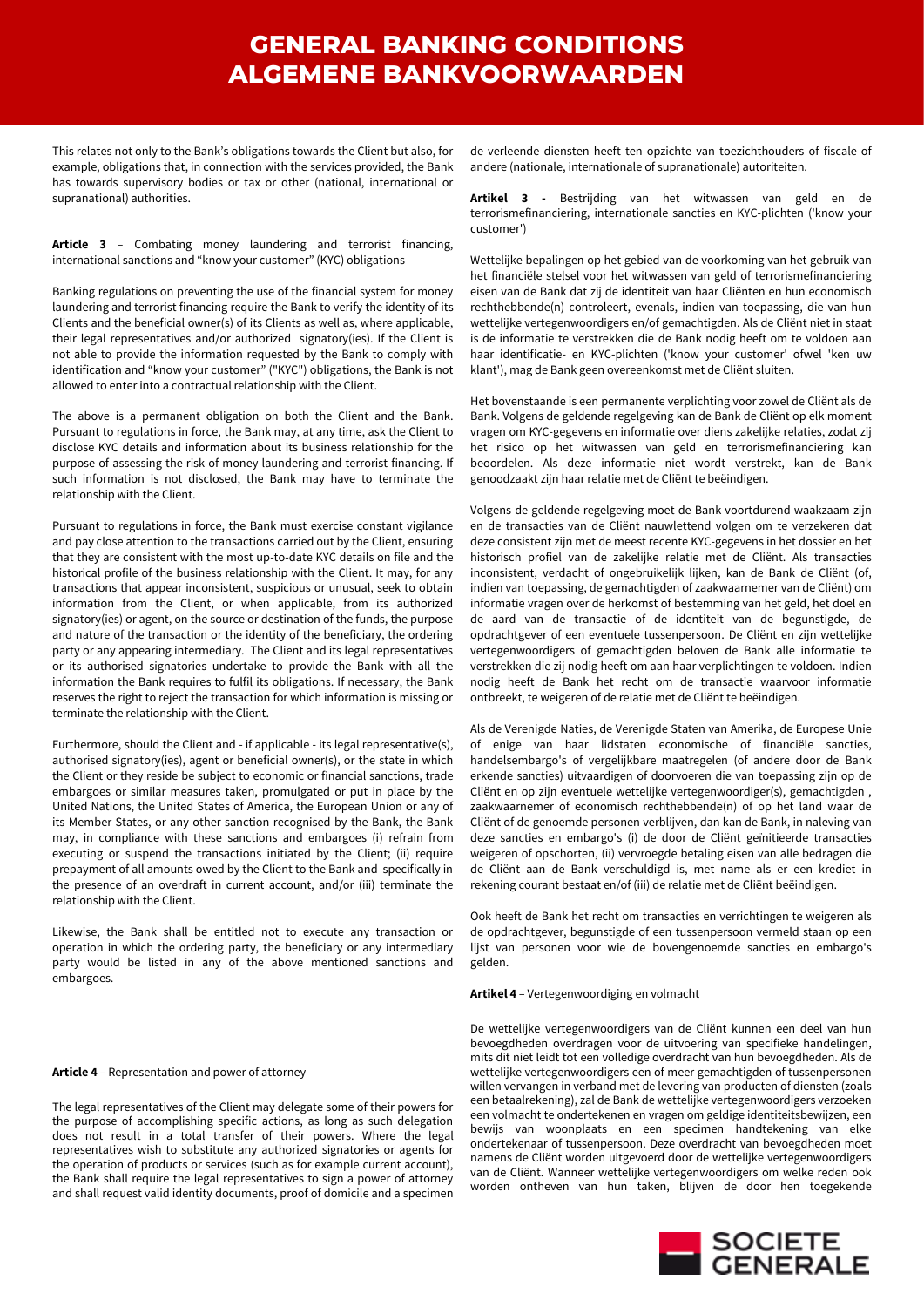signature from each signatory or agent. These delegations shall be made by the Client's legal representatives on its behalf. The end of the duties of the legal representatives, for whatever reason, does not invalidate the delegations of powers they have granted. Therefore, they remain valid in all cases until we receive notice that the powers have been revoked or modified by the Client's legal representatives.

Where a product or service (such as for example a current account) is transferred to another branch of the Bank, the powers of attorney and delegations of powers shall remain valid (provided their content allows such a transfer) in the new branch unless expressly revoked by the Client.

### **Article 5** – Liability and force majeure

The Bank shall only accept liability to the Client for direct damages and/or loss in the event of fraud, willful misconduct or gross negligence by the Bank. The Bank shall not be liable to the Client for any indirect damages, loss or other claims or consequential compensation whatsoever (howsoever caused) arising out of or in connection with the relationship.

Under no circumstances shall the Bank be liable for failure to perform any of its obligations, if the failure is attributable to any cause which is reasonably beyond the Bank's control ("Force Majeure"), including – but not limited to – measures taken by the Dutch or foreign authorities (particularly in terms of foreign exchange controls and/or supervision of loans), war, unrest, riots, strikes, terrorist attacks, acts of any civil or military authority, public disturbance, occupation of the land by foreign or illegal forces, the disorganization of its services (such as staff strikes, lock-out or other labor troubles), armed robbery, errors or delays caused by other financial institutions or other third parties, interruption of internet network, telephone or telegraphic communications services or interruption, even temporary, of the computer systems of the Bank or the computer systems used by the Bank (directly or indirectly) for any reason whatsoever. This clause is supplementary to Article 6:75 of the Dutch Civil Code.

In the event of Force Majeure, the Bank shall not be liable for any (direct or indirect) damages and/or loss whatsoever, irrespectively whether or not the Bank has (had) any advantage of the event of Force Majeure.

Provided permitted by law, the Bank shall not be liable for the destruction or deletion of the data contained in the computer systems of the Bank or the computer systems used by the Bank or for the fraudulent use of said data by third parties.

In the event of war, unrest, riots, strikes, occupation of the land by foreign or illegal forces, the Bank shall not be liable for any (direct or indirect) damages and/or loss incurred by the Client resulting from transactions ordered by persons invested with de facto power.

#### **Article 6** – Risk of dispatches

Assets and documents, including bills, bills of lading, insurance policies, invoices and marketable securities, sent to the Bank or delivered by the Bank, or collected from/delivered to the Client's domicile, shall be transported at the Client's expense, risk and peril.

The Bank reserves the right to take out any insurance policies deemed necessary, at the Client's expense. Insurance is taken out by the Bank with the insurance company of its choice, with no liability on its part.

The Bank has no obligation to hold the assets, securities or other documents conferred upon it at the place of deposit, but it may hold them at any other location, depending on its organizational requirements or any other circumstance. In any event where, for any reason whatsoever, it is led to temporarily relinquish said assets, securities or documents, their transport and storage outside the Bank shall take place at the Client's expense, risk and peril; in such case the Bank shall take every necessary precaution, but without incurring any liability.

In the event of the loss of said assets, securities or documents, the Client and/or any other interested party shall only be entitled to claim the indemnity paid to the Bank by the insurance company concerned.

bevoegdheden van kracht. Deze blijven dus in alle gevallen geldig totdat de Bank een bericht heeft ontvangen dat de wettelijke vertegenwoordigers van de Cliënt de bevoegdheden hebben ingetrokken of aangepast.

Als een product of dienst (bijv. een betaalrekening) wordt overgedragen aan een andere vestiging van de Bank, blijven de volmachten en overdrachten van bevoegdheden in de nieuwe vestiging van kracht (mits de inhoud ervan deze overdracht toestaat), tenzij de Cliënt ze uitdrukkelijk herroept.

### **Artikel 5** – Aansprakelijkheid en overmacht

De Bank aanvaardt alleen aansprakelijkheid voor door Cliënt directe geleden schade en/of verliezen vanwege fraude, opzettelijk wangedrag of grove nalatigheid van de Bank. De Bank is niet aansprakelijk voor door Cliënt indirecte geleden schade, verliezen of eisen tot vergoeding van gevolgschade (ongeacht de oorzaak) die voortvloeien uit of verband houden met de relatie. De Bank is in geen geval aansprakelijk voor de niet-nakoming van enige van haar plichten als deze niet-nakoming te wijten is aan oorzaken die redelijkerwijs buiten haar controle liggen ('overmacht'), met inbegrip van maar niet beperkt tot - maatregelen getroffen door de Nederlandse of buitenlandse autoriteiten (met name op het gebied van deviezencontrole en/of toezicht op leningen), oorlog, onlusten, oproer, stakingen, terrorisme, handelingen van een burgerlijke of militaire autoriteit, ordeverstoring, bezetting van het land door buitenlandse of onwettige troepen, ontregeling van haar diensten (zoals personeelsstakingen, lock-outs en andere arbeidsproblemen), gewapende overval, fouten of vertragingen veroorzaakt door andere financiële instellingen of andere derden, storing van het internet, telefoondiensten of diensten voor telegrafische communicatie of (tijdelijke) storing van de computersystemen van de Bank of computersystemen die de Bank om welke reden ook direct of indirect gebruikt. Deze bepaling is een aanvulling op artikel 6:75 van het Nederlands Burgerlijk Wetboek.

Bij overmacht is de Bank niet aansprakelijk voor welke (directe of indirecte) schade en/of verliezen ook, ongeacht of de Bank enig voordeel van de situatie van overmacht heeft (gehad).

Mits de wet het toestaat, is de Bank niet aansprakelijk voor de vernietiging of verwijdering van de gegevens in de computersystemen van de Bank of de computersystemen die de Bank gebruikt of voor frauduleus gebruik van deze gegevens door derden.

In geval van oorlog, onlusten, oproer, stakingen of bezetting van het land door buitenlandse of onwettige troepen is de Bank niet aansprakelijk voor enige (directe of indirecte) schade en/of verliezen die de Cliënt lijdt vanwege transacties waartoe opdracht is gegeven door personen met feitelijke macht.

#### **Artikel 6** – Risico van verzendingen

Activa en documenten, zoals wissels, cognossementen, verzekeringspolissen, facturen en verhandelbare effecten die naar de Bank worden verzonden of door de Bank worden afgeleverd, of worden afgehaald/afgeleverd op het adres van de Cliënt, worden op kosten en risico van de Cliënt vervoerd.

De Bank heeft het recht om op kosten van de Cliënt alle verzekeringen af te sluiten die zij noodzakelijk acht. De Bank sluit deze verzekeringen af bij een verzekeringsmaatschappij van haar keuze, zonder enige aansprakelijkheid van haar kant.

De Bank is niet verplicht om de activa, effecten of andere documenten die aan haar zijn toevertrouwd te bewaren op de plaats van afgifte, maar mag deze op een andere locatie bewaren als haar organisatie of andere omstandigheden dit vereisen. Als de Bank om welke reden ook tijdelijk afstand moet doen van de genoemde activa, effecten of documenten, zal hun vervoer en opslag naar een locatie buiten de Bank plaatsvinden op kosten en risico van de Cliënt. In dit geval zal de Bank alle nodige voorzorgsmaatregelen treffen, zonder dat zij echter aansprakelijk kan worden gesteld.

Bij verlies van de genoemde activa, effecten of documenten heeft de Cliënt en/of enige andere betrokken partij uitsluitend recht op de schadevergoeding die de betreffende verzekeringsmaatschappij aan de Bank heeft betaald.

**Artikel 7** – Communicatie

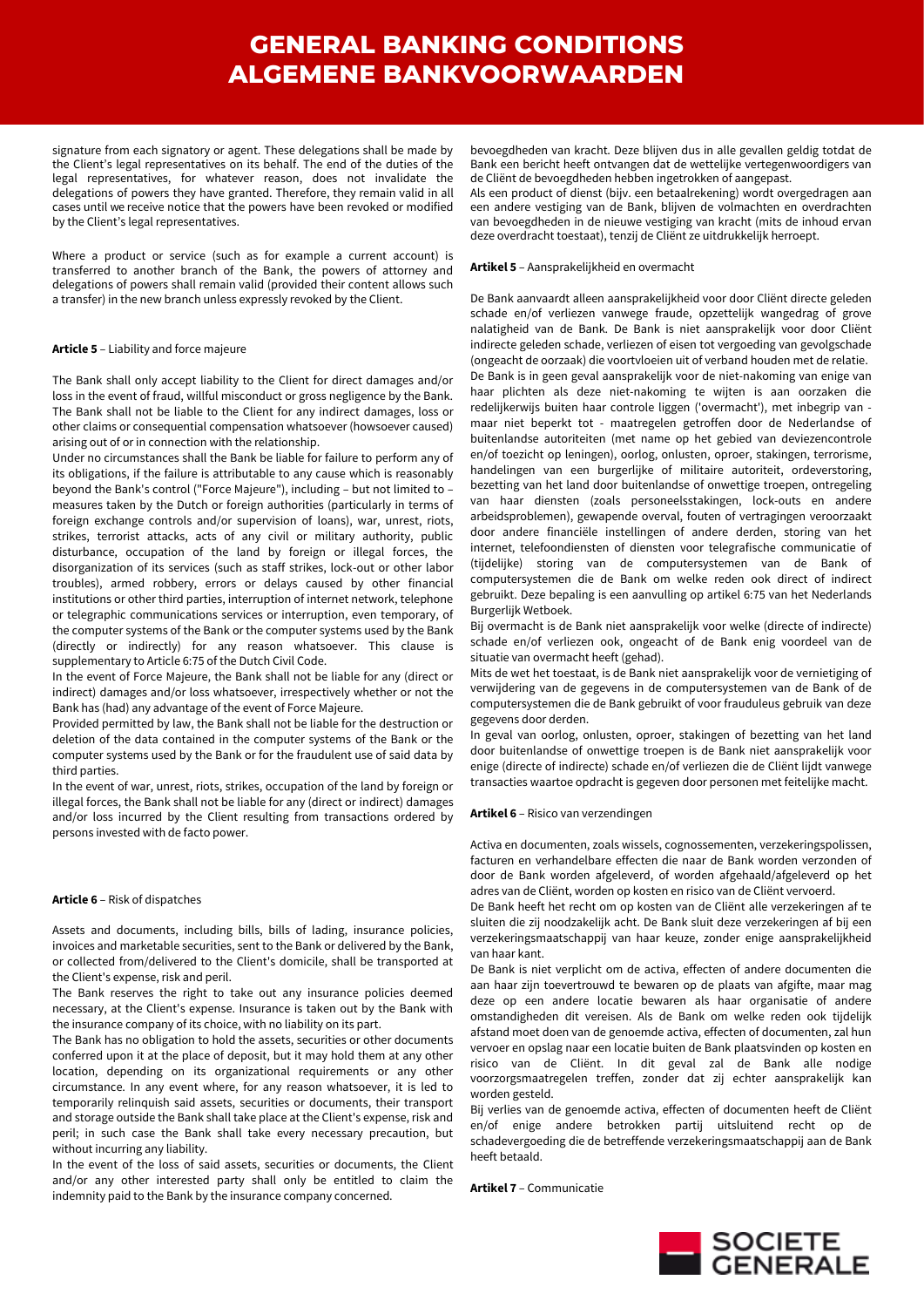#### **Article 7** – Communication

The Bank has the right to communicate with the Client in writing, verbally, per post, telephone, e-mail or internet banking. The Client shall notify the Bank immediately of any change of address or contact details.

Especially the SG GBC and other terms and conditions will be made available online. The Client expressly authorizes the use by the Bank of an internet link where the SG GBC and any other applicable terms and conditions are available and downloadable as a valid mean of communication.

If the Client makes use of internet banking, the Bank can place statements, messages, documents and other information for the client in internet banking. The Client must ensure that those messages are read as soon as possible. Internet banking refers to the electronic environment that the Bank has established for the Client as a secure communication channel between the Bank and the Client.

Internet banking also includes mobile banking and (other) apps for banking services or similar functionalities for the Client.

Unless otherwise agreed, the communication between the Client and the Bank takes place in Dutch or in English. In case of discrepancy, the English language will prevail.

## **Article 8 –** Communication, recording and processing of personal data

#### *Article 8.1*

The Bank may record on a durable medium the content of any electronic communication (e.g. telephone interviews, internet discussion, e-mails, data related to payment systems etc.) exchanged between the Client and the Bank, for the purpose of establishing proof of transactions, management of the business relationship and prevention of fraud or errors.

The Client undertakes to notify his legal representatives or authorized signatories before any communication with the Bank that recording of electronic communication by the Bank may occur, the purpose of recording and envisaged time limits. The Client also undertakes to inform his representatives that any communication with the Bank must be strictly confidential and professional.

### *Article 8.2*

In the context of operations between the Bank and the Client, the Bank is processing personal data of representatives of the Client (individuals acting on behalf of a corporate client) such as names, surnames, birth dates, work postal addresses, work e-mail addresses, data related to electronic identification, work title and other professional data.

These personal data are processed for the following purposes:

- management of the contractual relationship between the Bank and the Client;
- compliance by the Bank with its legal and regulatory obligations;
- prevention of misconduct and fraud;
- establishment of statistics and tests;
- determining a consolidated risk profile for the Client at the level of the group Société Générale;
- implementing an improved client service policy at the level of the group Société Générale;
- direct marketing.

These personal data are collected either directly from the Client, or via companies belonging to the Société Générale Group, or from public sources. The provision of personal data is a contractual requirement (the provision of

De Bank heeft het recht om schriftelijk, mondeling, per post, telefonisch, via e-mail of via internetbankieren met de Cliënt te communiceren. De Cliënt moet de Bank onmiddellijk op de hoogte stellen van wijzigingen in zijn adresof contactgegevens.

De SG ABV en andere algemene voorwaarden worden online aan Cliënt ter beschikking gesteld. De Cliënt geeft de Bank uitdrukkelijk toestemming voor het gebruik van een internetkoppeling als rechtsgeldig communicatiemiddel om de SG ABV en ander algemeen voorwaarden bekend te maken en beschikbaar te stellen voor raadpleging en downloading.

Als de Cliënt gebruikmaakt van internetbankieren, kan de Bank verklaringen, berichten, documenten en andere informatie aan de Cliënt ter beschikking stellen in de internetbankieren omgeving. De Cliënt dient deze berichten zo snel mogelijk te lezen. De term 'internetbankieren' verwijst naar de digitale omgeving die de Bank voor de Cliënt heeft ontwikkeld als veilig communicatiekanaal tussen de Bank en de Cliënt. De term 'internetbankieren' heeft ook betrekking op applicaties voor mobiel bankieren en (andere) applicaties die de Cliënt bankdiensten of vergelijkbare functionaliteiten bieden.

Tenzij anders overeengekomen, communiceren de Cliënt en de Bank in het Nederlands of Engels met elkaar. Bij tegenstrijdigheden heeft de Engelse taal voorrang.

**Artikel 8 –** Mededeling, registratie en verwerking van persoonsgegevens

#### *Artikel 8.1*

De Bank kan de inhoud van elektronische mededelingen (bijv. telefoongesprekken, gesprekken via het internet, e-mails, gegevens over betaalsystemen enz.) die zijn uitgewisseld tussen de Cliënt en de Bank registreren op een duurzaam medium met als doel bewijs van transacties te verzamelen, de zakelijke relatie te beheren en fraude en fouten te voorkomen.

De Cliënt verbindt zich zijn wettelijke vertegenwoordigers of gemachtigden vóór enige communicatie met de Bank te informeren dat de Bank elektronische communicatie kan registreren, wat het doel van deze registratie is en wat de beoogde termijnen zijn. De Cliënt verbindt zich zijn vertegenwoordigers ook te laten weten dat alle communicatie met de Bank strikt vertrouwelijk en zakelijk moet zijn.

#### *Artikel 8.2*

In het kader van de transacties tussen de Bank en de Cliënt verwerkt de Bank persoonsgegevens van de vertegenwoordigers van de Cliënt (individuen die namens een onderneming handelen), zoals voornamen, achternamen, geboortedatums, postadressen van werklocaties, zakelijke e-mailadressen, gegevens met betrekking tot elektronische identificatie, functiebenaming en andere zakelijke gegevens.

Deze persoonsgegevens worden voor de volgende doeleinden verwerkt:

- beheer van de contractuele relatie tussen de Bank en de Cliënt,
- naleving van de wet- en regelgeving door de Bank,
- preventie van wangedrag en fraude,
- ontwikkelen van statistieken en tests,
- vaststellen van een geconsolideerd risicoprofiel voor de Cliënt op het niveau van de groep Société Générale,
- implementeren van een beter klantenservicebeleid op het niveau van de groep Société Générale,
- direct marketing.

Deze persoonsgegevens zijn ofwel rechtstreeks afkomstig van de Cliënt, ofwel van bedrijven die tot de groep Société Générale behoren, ofwel uit openbare bronnen.

De verstrekking van persoonsgegevens is een contractuele verplichting (om diensten aan de Cliënt te kunnen verlenen) en een wet- en regelgeving verplichting (volgens de regels betreffende de opsporing van fraude en de bestrijding van het witwassen van geld). Vertegenwoordigers van de Cliënt (individuen die namens een onderneming handelen) moeten hun

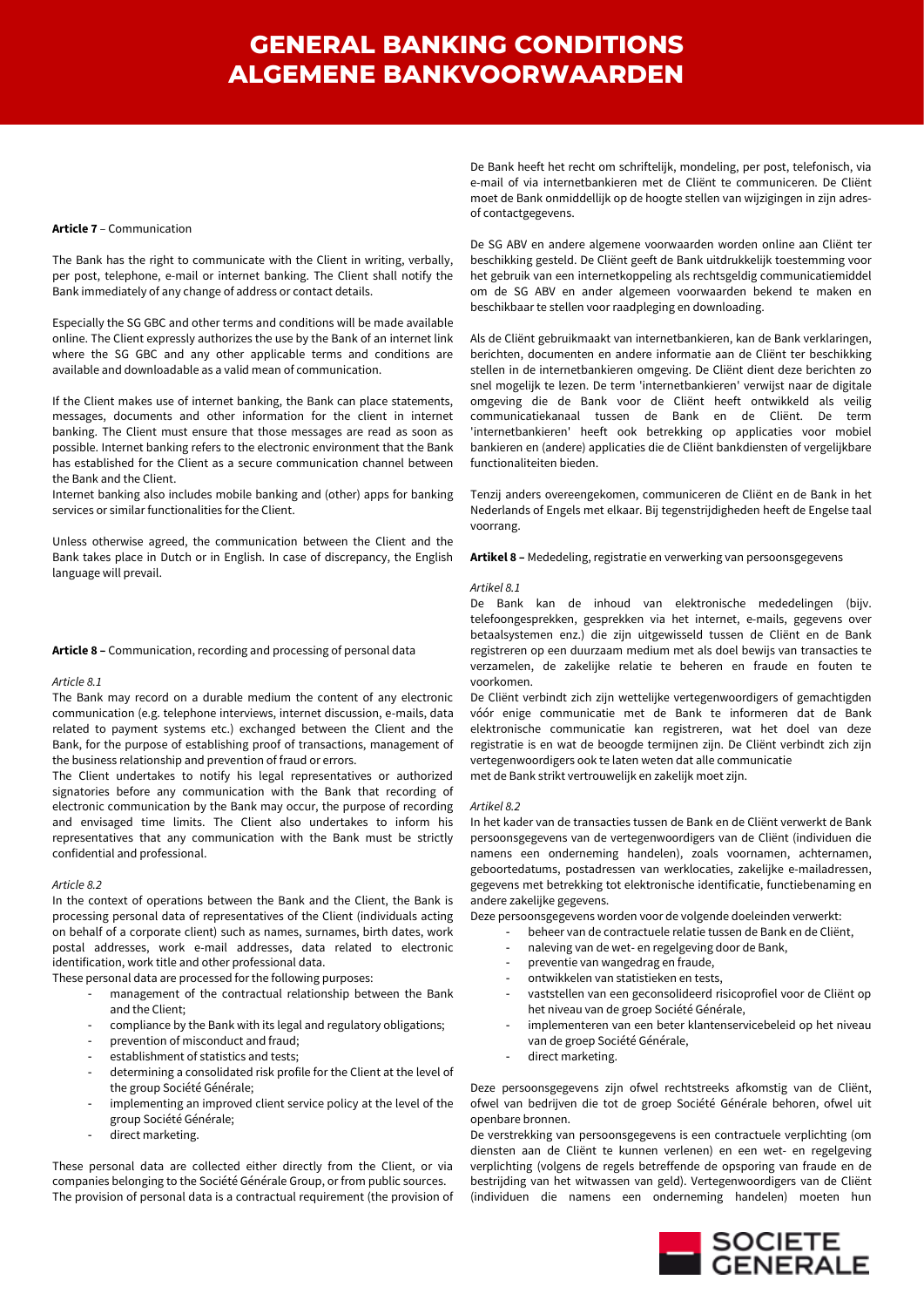services to the Client) and a regulatory requirement (according to rules applying to fraud detection and combating money laundering). Representatives of the Client (individuals acting on behalf of a corporate client) must provide their personal data. Any refusal to do so may have as a consequence that the Bank may not be able to provide quality service to the Client or may be in breach of an obligation applicable to the Bank.

### *Article 8.3*

The "data processing manager", as defined by applicable personal data protection regulation, is the Amsterdam branch of Société Générale, located at Rembrandt Tower, Amstelplein 1, 1096 HA Amsterdam, or at any other address given to the client.

Any question related to the processing of personal data may be sent to: Société Générale, Amsterdam Branch, Rembrandt Tower, Amstelplein 1, 1096 HA Amsterdam, The Netherlands, To the attention of Compliance or to [complaints@sgcib.com](mailto:complaints@sgcib.com)

Any complaint related to the processing of personal data must be sent first to the Bank. The Client undertakes to notify his representatives of this article 10.3.

If the Bank was not able to answer in a way satisfactory to the Client, the Client may send a request to the local Dutch data protection authority. For the Netherlands, the competent data protection authority is the "Autoriteit Persoonsgegevens".

## *Article 8.4*

Personal data processed by the Bank may be communicated to the following recipients:

- Employees of the Bank including employees in charge of compliance and fraud detection;
- Any legal entity being part of the same group of the Bank or Société Générale in general;
- External legal advisors;
- External fraud detection services;
- External service providers having a contractual relationship with Société Générale.

Personal data of Clients and the relevant individuals may be transferred in the Netherlands or outside of the European Economic Area (EEA), for example in India or the United-States to any third party contractually affiliated with the Bank, and to any other company belonging to the Société Générale Group.

When transfer of personal data outside of the EEA occurs, the following safeguards are provided:

- The country of destination of the transfer of personal data ensures a similar level of protection as the EEA.
- Contractual clauses between the data processor and the recipient of the personal data in the third country have been agreed in accordance with applicable data protection regulation.

Information related to safeguards applicable to personal data being transferred outside of the EEA is available upon request at cpleams.nl@sgcib.com.

When the Bank considers transferring personal data to organization established outside of the EEA, the Bank will select countries guaranteeing appropriate safeguards, for example by verifying the existence of an adequacy declaration by the European Commission.

## Article 8.5

Personal data will be kept no longer than necessary in relation to the purposes for which they were collected or otherwise processed.

The following criteria will be considered when assessing the conservation delay of personal data:

- The fact that the representative remains a representative of the Client;
- If personal data contains sensitive information (special categories

persoonsgegevens verstrekken. Wordt dit geweigerd, is de Bank mogelijk niet in staat om hoogwaardige diensten aan de Cliënt te verlenen of overtreedt zij een verplichting waaraan zij zich moet houden.

### *Artikel 8.3*

De verantwoordelijke voor de verwerking volgens de definitie van de toepasselijke regelgeving betreffende de bescherming van persoonsgegevens is het bijkantoor van Société Générale in Amsterdam, adres Rembrandttoren, Amstelplein 1, 1096 HA Amsterdam, of een ander adres dat aan de Cliënt is verstrekt.

Vragen over de verwerking van persoonsgegevens kunnen gestuurd worden naar: Société Générale, kantoor Amsterdam, Rembrandttoren, Amstelplein 1, 1096 HA Amsterdam, Nederland, ter attentie van Compliance of naar [complaints@sgcib.com](mailto:complaints@sgcib.com)

Klachten over de verwerking van persoonsgegevens moeten eerst naar de Bank worden gestuurd. De Cliënt verbindt zich zijn vertegenwoordigers op de hoogte te stellen van dit artikel 8.3.

Als de Cliënt niet tevreden is met het antwoord van de Bank, kan de Cliënt een verzoek sturen naar de plaatselijke Nederlandse gegevensbeschermingsautoriteit. Voor Nederland is de 'Autoriteit Persoonsgegevens' de bevoegde gegevensbeschermingsautoriteit.

## *Artikel 8.4*

De persoonsgegevens die de Bank verwerkt, kunnen worden medegedeeld aan de volgende ontvangers:

- werknemers van de Bank, waaronder werknemers die belast zijn met naleving en de opsporing van fraude,
- rechtspersonen die behoren tot dezelfde groep als de Bank of Société Générale in het algemeen,
- externe juridische adviseurs,
- externe fraudedetectiediensten,
- externe dienstverleners die een contractuele relatie met Société Générale hebben.

De persoonsgegevens van Cliënten en de betreffende individuen kunnen worden overgedragen in Nederland of buiten de Europese Economische Ruimte (EER), bijvoorbeeld naar India, de Verenigde Staten of naar een derde die een contractuele relatie heeft met de Bank, maar ook naar elke andere onderneming van de groep Société Générale.

Bij overdracht van persoonsgegevens buiten de EER neemt de Bank de volgende beveiligingsmaatregelen in acht:

- het land van bestemming van de overgedragen persoonsgegevens biedt een vergelijkbaar beschermingsniveau als de EER,
- de contractuele bepalingen tussen de gegevensverwerker en de ontvanger van de persoonsgegevens in het derde land zijn in overeenstemming met de toepasselijke verordening gegevensbescherming.

Informatie over de veiligheidsmaatregelen voor persoonsgegevens die naar een land buiten de EER worden verzonden, is op verzoek verkrijgbaar bij cpleams.nl@sgcib.com.

Wanneer de Bank overweegt om persoonsgegevens te verzenden naar een organisatie buiten de EER, zal de Bank landen selecteren die passende beveiligingsmaatregelen garanderen, bijvoorbeeld door te controleren of de Europese Commissie beschermingsniveau in het betreffende land als adequaat beschouwt.

## *Artikel 8.5*

Persoonsgegevens worden niet langer bewaard dan noodzakelijk is voor de doeleinden waarvoor ze werden verzameld of verwerkt.

Bij de beoordeling van de bewaarperiode van persoonsgegevens wordt rekening gehouden met het volgende:

- of de vertegenwoordiger een vertegenwoordiger van de Cliënt blijft,
	- of persoonsgegevens gevoelige informatie bevatten (speciale gegevenscategorieën),
	- veiligheidsaspecten,
- opsporing van fraude,
- bestaande of mogelijke geschillen.

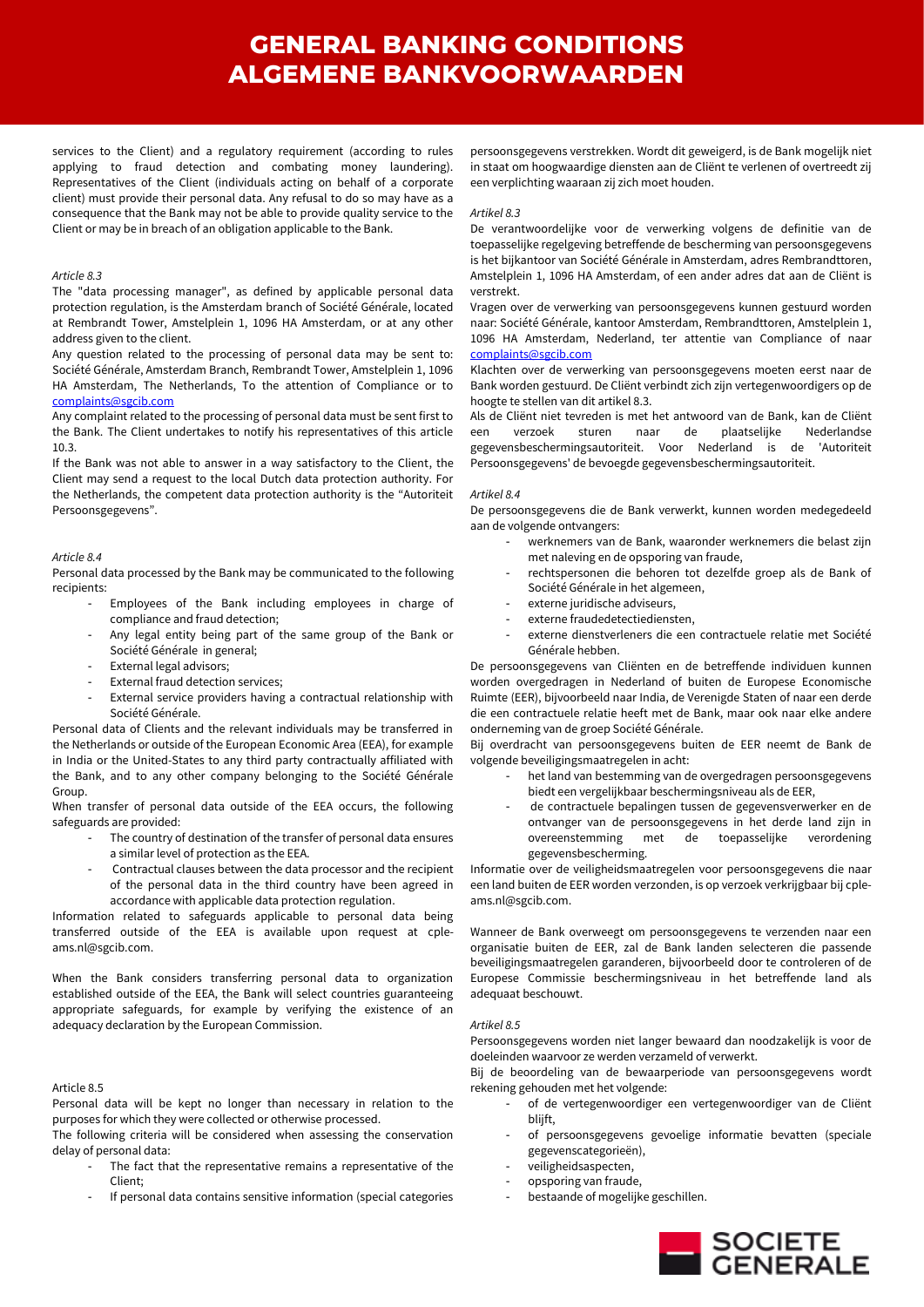### of data);

- Security aspects;
- Fraud identification;
- Existing or potential litigation

#### *Article 8.6*

The representatives of the Client are entitled to submit a request to access and rectify their data. They also have the right to submit a request regarding the restriction of the processing of their personal data. The Client and its representatives are also entitled to freely contest the use of their personal data for promotional reasons. They may also use their right to data portability, as far as such portability rights are granted under applicable data protection regulation.

Requests related to the use of the above mentioned rights related to data privacy will be treated according to applicable data privacy regulation.

If the Client's representatives wish to use their rights to access and/or rectify its data, or wish to exercise their rights to contest the use of their data, they must send a letter to the data processing manager including a copy of both sides of the ID cards of the relevant individuals.

### **Article 9 –** Third parties

The Bank may use the support of its parent company, branches, subsidiaries and other third party service providers (the "Transferees"). These Transferees may have access to client information (information about the Client, its transactions, its accounts and any other information relating to the Client) for (i) the compliance with the "Bank" obligations under existing laws and regulations, (ii) risk management purpose and (iii) the conduct of its business relationship with the Client.

Any transferred Client information will be strongly protected in terms of confidentiality and security. The Bank applies high standards to the security of client information relating to the Client and all Transferees will be contractually and/or legally bound and obliged to comply with required standards in compliance with applicable law. All Transferees are chosen after a strict and rigorous selection and are submitted to the same security level and the same internal control rules as the Bank.

**Article 10** – Checking information and the execution of orders and reporting errors

The Bank can provide the Client's statements (confirmations, account statements, bookings or other data) by making them available via internet banking or sending them by e-mail or by post.

The Client accepts full responsibility for monitoring all information, records and transaction history and overviews sent by the Bank. The Client is deemed to accept the accuracy of the information if the Client has not objected within 30 days of receipt.

If the Bank discovers an error, the Bank will make its best effort to correct it as quickly as possible without requiring permission of the Client.

## **Article 11** – Rates and fees

The Bank is authorised to charge all interest, fees and commissions for the use of products and services. Charging can be done either by debiting the Client account opened with the bank if any, or by sending an invoice. In the latter case, the Client will promptly send the payment in favour of the bank by fund transfer.

#### *Artikel 8.6*

De vertegenwoordigers van de Cliënt hebben recht op inzage en correctie van hun gegevens. Ze hebben ook het recht een verzoek in te dienen om de verwerking van hun persoonsgegevens te beperken. De Cliënt en zijn vertegenwoordigers hebben bovendien het recht om zich te verzetten tegen het gebruik van hun persoonsgegevens voor promotionele doeleinden. Ze mogen ook hun recht op overdraagbaarheid van gegevens uitoefenen voor zover dit recht wordt verleend door de toepasselijke regelgeving gegevensbescherming.

Verzoeken om de bovenstaande rechten betreffende gegevensbescherming uit te oefenen, worden in behandeling genomen volgens de toepasselijke regelgeving gegevensbescherming.

Als de vertegenwoordigers van de Cliënt hun recht op inzage en/of correctie van gegevens of hun recht op verzet tegen het gebruik van hun gegevens willen uitoefenen, moeten zij een brief sturen naar de verantwoordelijke voor de verwerking, inclusief een kopie van beide zijden van de identiteitsbewijzen van de betreffende individuen.

#### **Artikel 9 –** Derden

De Bank kan zich laten ondersteunen door haar hoofdkantoor, andere kantoren, dochterondernemingen en externe dienstverleners (de 'Ontvangers'). Deze Ontvangers kunnen toegang hebben tot informatie over de Cliënt (en over zijn transacties, rekeningen en andere informatie over de Cliënt) vanwege (i) de naleving van de verplichtingen van de Bank op grond van de bestaande wetten en regelgeving, (ii) risicobeheer doeleinde en (iii) het beheer van de zakelijke relatie tussen de Bank en de Cliënt.

Overgedragen informatie over de Cliënt wordt met betrekking tot veiligheid en geheimhouding goed beschermd. De Bank hanteert strenge normen wat betreft de beveiliging van informatie over de Cliënt en alle Ontvangers zijn contractueel en/of wettelijk verplicht zich te houden aan voorgeschreven normen in naleving van de toepasselijke wet. Alle Ontvangers worden zorgvuldig en streng geselecteerd en zijn gebonden aan hetzelfde beveiligingsniveau en dezelfde interne controleregels als de Bank.

**Artikel 10** – Controleren van informatie en de uitvoering van opdrachten, melden van fouten

De Bank kan de opgaven van de Cliënt (bevestigingen, rekeningoverzichten, boekingen en andere gegevens) aan de Cliënt ter beschikking stellen in de internetbankieromgeving of ze verzenden per e-mail of post.

De Cliënt aanvaardt volledige verantwoordelijkheid voor het raadplegen van alle informatie, verslagen, de transactiegeschiedenis en overzichten die de Bank hem toestuurt. Als de Cliënt niet binnen 30 dagen na ontvangst bezwaar aantekent, wordt aangenomen dat hij de informatie als juist accepteert.

Als de Bank een fout ontdekt, zal de Bank zich naar beste vermogen inspannen om deze zo snel mogelijk te herstellen, zonder daarvoor toestemming van de Cliënt nodig te hebben.

### **Artikel 11** – Tarieven en vergoedingen

De Bank is bevoegd om provisie, vergoedingen en rente in rekening te brengen voor het gebruik van haar producten en diensten. De kosten kunnen worden geïnd door deze af te boeken van de eventuele rekening die de Cliënt bij de Bank heeft geopend of door een factuur te verzenden. In het laatste geval dient de Cliënt de betaling onmiddellijk over te maken aan de Bank.

Wijzigingen van de tarieven en vergoedingen kunnen onmiddellijk en zonder voorafgaande kennisgeving worden toegepast.

Alle betalingen die aan de Bank verschuldigd zijn, worden berekend en

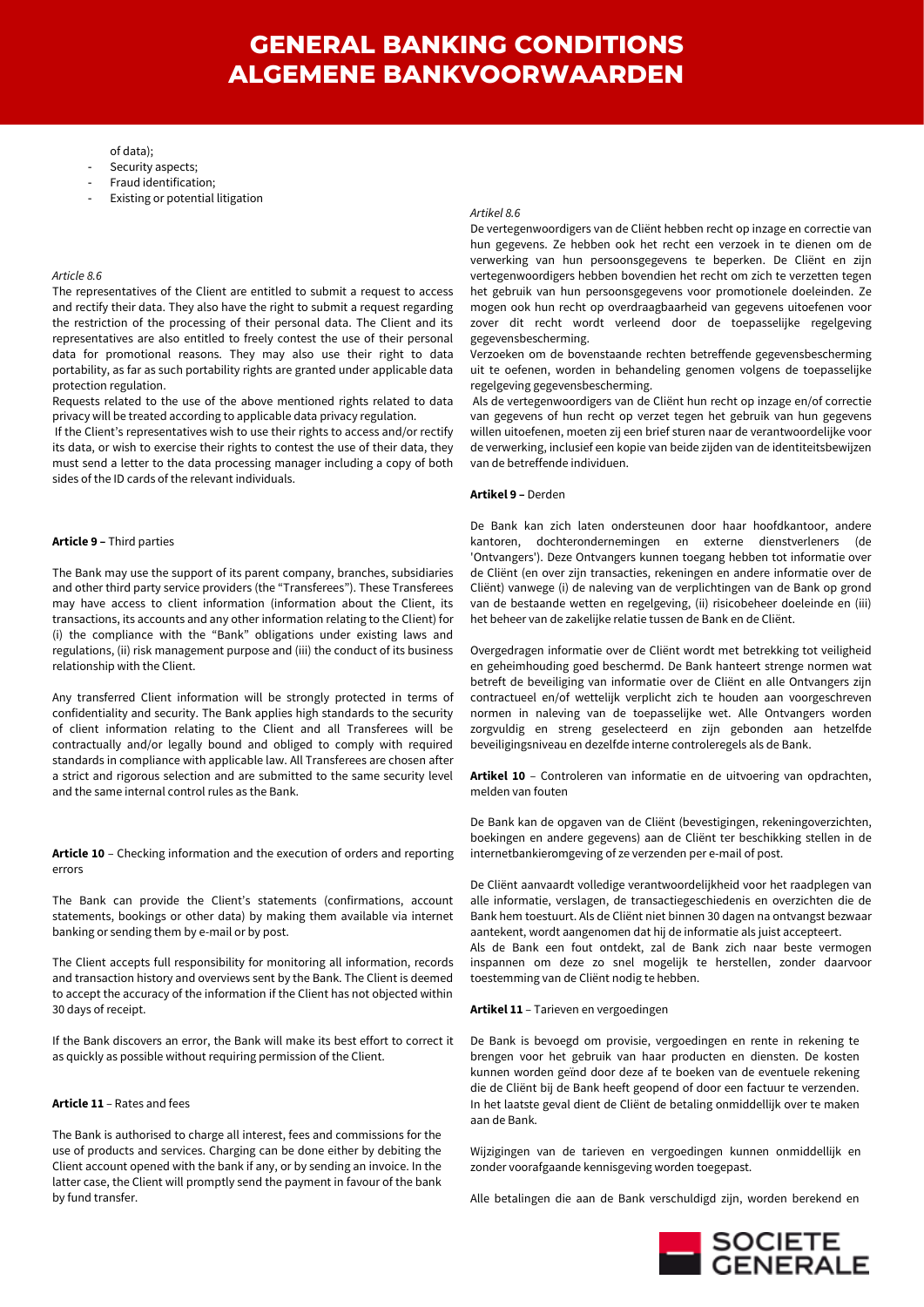Changes in the rates and fees may be applied with immediate effect without prior notice.

All payments payable to the Bank shall be calculated and made without set-off, deduction or counterclaim.

Unless explicitly indicated otherwise all amounts are exclusive of any value added tax. If value added tax is chargeable the Client shall pay this to the Bank. The Client acknowledges that the Bank may need to (be required to) collect from the Client taxes, levies or similar charges on payments made to the Client or in respect of transactions entered into by the Client.

**Article 12** – Right of pledge on, among others, credit balances

The Client hereby grants the Bank a right of pledge on assets as security for the amounts that the Client owes the Bank.

The Client undertakes to pledge the following assets, including ancillary rights (such as interests), to the Bank:

- i. all (cash) receivables held by the Client on the Bank t (irrespective of how that receivable was created);
- ii. all of the following insofar as the Bank (will) hold or (will) manage it for the Client, with or without the engagement of third parties and whether or not in a collective deposit: moveable properties, documents of title, coins, banknotes, shares, securities and other financial instruments
- iii. all that (will) replace the pledged assets (such as an insurance payment for loss of or damage to assets pledged to the Bank).

The pledge of assets is to secure payment of all amounts that the Client owes to the Bank or will come to owe to the Bank. It is not relevant how these debts arise (for example from a loan, credit (overdraft), joint and several liability, surety ship or guarantee).

The Client grants the Bank a power of attorney to pledge these assets to the Bank on behalf of the Client and to do this repeatedly. The following also applies to this power of attorney:

- i. This power of attorney furthermore implies that the Bank may do everything necessary or useful in connection with the pledge, such as, for example, give notice of the pledge on the Client's behalf.
- ii. This power of attorney is unconditional and irrevocable.
- The Bank may grant this power of attorney to a third party and may delegate the execution of the pledge to one of its affiliated entities.

The Client guarantees that he is entitled to pledge the assets to the Bank. The Client also guarantees to the Bank that no other party has any right (of pledge) or claim to these assets, either now or in the future, unless the Bank explicitly agrees otherwise with the Client.

## **Article 13** – Set-off and collateral

The Bank shall at all times be entitled to set-off all and any of its claims on the Client, whether or not due and payable and whether or not contingent, against any claims the Client has on the Bank, whether due and payable or not, regardless of the currency in which such claims are denominated. Amounts in different currencies are set-off at the exchange rate of the date of set-off. If however the Client's claim on the Bank or the Bank's claim on the Client is not yet due and payable, the Bank shall not exercise its right of setoff except upon the occurrence of one of the following events, which shall render such claim due and payable:

a) Someone levies an attachment on the Client's claim on the Bank or in any other manner seeks recovery from such claim.

b) A security interest or other restricted right is created on such claim.

geïncasseerd zonder verrekening, vermindering of tegenvordering. Tenzij uitdrukkelijk anders is aangegeven, zijn alle bedragen exclusief belasting over de toegevoegde waarde (BTW).

Als belasting over de toegevoegde waarde verschuldigd is, moet de Cliënt deze aan de Bank betalen. De Cliënt erkent dat de Bank verplicht kan zijn om belastingen, heffingen of vergelijkbare lasten te innen over betalingen aan de Cliënt of over transacties die de Cliënt is aangegaan.

**Artikel 12** – Pandrecht op, onder andere, credit saldi

De Cliënt verleent de Bank bij dezen een pandrecht op activa als zekerheid voor de bedragen die de Cliënt aan de Bank verschuldigd is.

De Cliënt belooft de volgende activa, met inbegrip van alle daarbij behorende nevenrechten en afhankelijke rechten (zoals rente), aan de Bank in pand te geven:

- i. alle (geld) vorderingen die de Cliënt heeft op de Bank (ongeacht hoe deze werden verkregen),
- ii. al het navolgende voor zover de Bank het voor de Cliënt bewaart of zal bewaren, beheert of zal beheren, al dan niet met inschakeling van derden en al dan niet in een verzameldepot: roerende zaken, eigendomsbewijzen of wissels, muntgeld, bankbiljetten, aandelen, effecten en andere financiële instrumenten,
- iii. al hetgeen voor de verpande activa in de plaats komt of zal komen (zoals een verzekeringsuitkering bij verlies of beschadiging van activa die aan de Bank in pand zijn gegeven).

De verpanding van activa dient als zekerheid voor de betaling van alle bedragen die de Cliënt aan de Bank verschuldigd is of verschuldigd zal zijn. Het maakt hierbij niet uit hoe deze schulden ontstaan (bijvoorbeeld door een lening, krediet (rood staan), hoofdelijke aansprakelijkheid, borgtocht of garantie).

De Cliënt verleent de Bank een volmacht om deze activa namens de Cliënt aan de Bank te verpanden en dit herhaaldelijk te doen. Voor deze volmacht geldt verder:

- i. De volmacht houdt ook in dat de Bank alles mag doen wat nodig of nuttig is voor de verpanding, zoals het meedelen van de verpanding namens de Cliënt.
- ii. Deze volmacht is onvoorwaardelijk en onherroepelijk.
- iii. De Bank mag deze volmacht toekennen aan een derde en mag de uitvoering van de volmacht delegeren aan een van haar verbonden entiteiten.

De Cliënt garandeert het recht te hebben om de activa aan de Bank in pand te geven. De Cliënt garandeert ook dat geen enkele andere partij enig (pand)recht of enige vordering op de activa heeft, nu of in de toekomst, tenzij de Bank uitdrukkelijk anders met de Cliënt overeenkomt.

#### **Artikel 13** – Verrekening en zekerheden

De Bank heeft te allen tijde het recht om al haar vorderingen op de Cliënt, al dan niet opeisbaar en al dan niet voorwaardelijk, te verrekenen met vorderingen die de Cliënt op de Bank heeft, of deze nu wel of niet opeisbaar zijn en ongeacht de valuta waarin deze vorderingen zijn uitgedrukt. Vorderingen in verschillende valuta's worden verrekend tegen de wisselkoers van de dag van verrekening. Als de vordering van de Cliënt op de Bank of de vordering van de Bank op de Cliënt echter nog niet opeisbaar is, zal de Bank haar recht op verrekening niet uitoefenen, behalve in een van de volgende situaties, die tot gevolg hebben dat de vordering opeisbaar wordt:

a) een derde legt beslag op de vordering van de Cliënt op de Bank of probeert deze schuld op een andere manier terug te vorderen.

b) er wordt een zekerheidsrecht of ander beperkt recht op deze vordering gecreëerd.

c) de Cliënt draagt zijn vordering op de Bank over aan een derde.

d) de Cliënt wordt failliet verklaard of verkrijgt een (tijdelijke) surseance van betaling, of er is een andere insolventieregeling of wettelijke

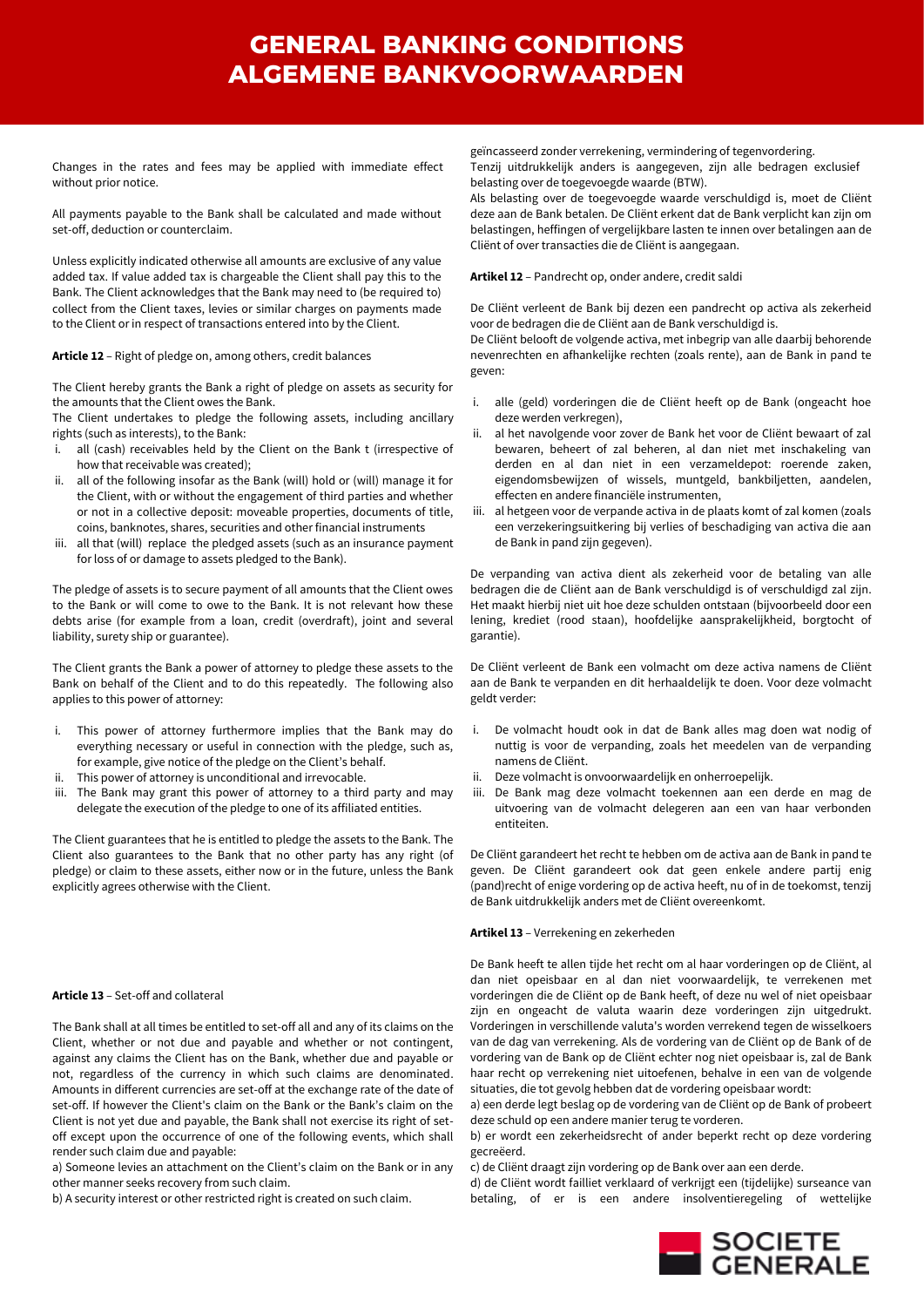c) The Client assigns its claim on the Bank to a third party.

d) The Client is declared bankrupt or subject to a (temporary) moratorium of payments or another insolvency regulation or statutory debt repayment arrangement applies to the Client.

e) The Client becomes subject to any proceedings regarding the composition or arrangements of its debts with its creditors.

If the claims are in different currencies the Bank has always the right to set-off its claims.

The Client undertakes to provide the Bank immediately upon request of the Bank with (additional) collateral as security for all amounts that the Client owes to the Bank or will come to owe to the Bank. The Client must provide the collateral that the Bank requires. Providing collateral includes that the Client is obliged to agree that a third party, who has or will have obtained collateral from the Client, acts as a surety or guarantor for the Client and is able to take recourse against the Client. This also includes that the Bank is allowed to stand surety or act as guarantor for the Client towards a third party and that the Bank is able to take recourse from the collateral that the Bank has or will have obtained from the Client ("equity-arrangement" or "overwaarde-arrangement").

If the Bank assigns any or all claims against the Client or transfers the contractual relationship to a third party, the collateral is not only intended as security for the Bank but also for the third party. The Client agrees in advance with the transfer of the contractual relationship to a third party.

## **Article 14** – Immediately due and payable

In case of default by the Client with regard to the fulfillment of any of its obligations, the Bank may declare all amounts immediately due and payable.

## **Article 15** – Applicable law

These SG GBC are governed the laws of the Netherlands. Agreements entered into for specific products or services may be subject to a different governing law.

## **Article 16** – Complaints and disputes

Information about our complaint procedure can be found on our website and is also available at our offices

<https://www.societegenerale.nl/en/about/applicable-terms-conditions/>

Disputes between the Bank and the Client shall only be brought before Dutch Court

## **Article 17** – Amendments and supplements to the SG GBC

The Bank may amend or supplement this SG GBC or other specific conditions with a 30 working days notice period. If the Client disagrees with these amendments or supplements, it may terminate in writing the relationship with effect prior to the proposed effective date of the change. Such termination is free of charge.

As mentioned in article 12, changes in the rates and fees may be applied with immediate effect without prior notice.

Amendments or supplements which are the consequence of a legal or regulatory compulsory requirement are immediately applicable.

## **Article 18** – Terminating the relationship

The Client may terminate the relationship in writing at any time. Any debit balance and all claims from the Bank against the Client are immediately payable after termination. The Bank may terminate the relationship in writing with a 30 days' notice period.

Unless otherwise agreed, specific products and services may also be terminated in writing with a 30 days' notice period.

The Bank is authorized to terminate the Agreement with immediate effect,

schuldbetalingsregeling op de Cliënt van toepassing.

e) de Cliënt is onderwerp van een procedure om een regeling of overeenkomst met zijn schuldeisers te treffen ten aanzien van de betaling van zijn schulden.

## Als de vorderingen zijn uitgedrukt in verschillende valuta's, heeft de Bank altijd het recht om haar vorderingen te verrekenen.

De Cliënt belooft de Bank op haar verzoek onmiddellijk een (aanvullende) zekerheid te verschaffen voor alle schulden die de Cliënt aan de Bank heeft of zal hebben. De Cliënt moet de zekerheid verstrekken die de Bank vereist. Het geven van zekerheden brengt met zich mee dat de Cliënt instemt met de mogelijkheid dat een derde die zekerheden van de Cliënt heeft of zal verkrijgen, optreedt als borg of garant voor de Cliënt en uit dien hoofde verhaal krijgt op de Cliënt. Dit betekent ook dat de Bank zich ten opzichte van een derde borg of garant mag stellen voor de Cliënt en dat de Bank verhaal kan nemen op de zekerheid die de Bank van de Cliënt heeft verkregen of zal verkrijgen ('equity-arrangement' of 'overwaarde-arrangement').

Als de Bank de vorderingen op de Cliënt of een deel ervan overdraagt, of als de Bank de contractuele relatie overdraagt aan een derde partij, is het onderpand niet alleen bedoeld als zekerheid voor de Bank, maar ook voor die derde partij. De Cliënt stemt van tevoren in met de overdracht van de contractuele relatie aan een derde.

## **Artikel 14** – Onmiddellijke opeisbaarheid

Als de Cliënt een of meer van zijn plichten niet nakomt, kan de Bank alle verschuldigde bedragen onmiddellijk opeisbaar verklaren.

## **Artikel 15** – Toepasselijk recht

Op deze SG ABV is het Nederlands recht van toepassing. Er kan een andere wetgeving van toepassing zijn op overeenkomsten die voor specifieke producten of diensten zijn gesloten.

## **Artikel 16** – Klachten en geschillen

Informatie over onze klachtenprocedure is te vinden op onze website en is tevens verkrijgbaar in onze kantoren

### <https://www.societegenerale.nl/en/about/applicable-terms-conditions/>

Geschillen tussen de Bank en de Cliënt worden uitsluitend voorgelegd aan de Nederlandse rechter.

## **Artikel 17** – Wijzigingen en aanvullingen van de SG ABV

De Bank kan deze SG ABV of andere bijzondere voorwaarden wijzigen of aanvullen, mits zij deze wijzigingen of aanvullingen 30 werkdagen van tevoren meedeelt. Als de Cliënt niet akkoord gaat met deze wijzigingen of aanvullingen, kan de Cliënt de relatie schriftelijk beëindigen. Deze beëindiging treedt in werking vóór de voorgestelde ingangsdatum van de wijziging. Deze beëindiging is kosteloos.

Zoals vermeld in artikel 12 kunnen wijzigingen van de tarieven en vergoedingen onmiddellijk en zonder voorafgaande kennisgeving worden toegepast.

Wijzigingen en aanvullingen die noodzakelijk zijn voor de naleving van weten regelgeving treden onmiddellijk in werking.

## **Artikel 18** – Beëindiging van de relatie

De Cliënt kan de relatie op elk moment schriftelijk beëindigen. Tekorten op de rekening en vorderingen van de Bank jegens de Cliënt moeten na beëindiging onmiddellijk worden betaald. De Bank kan de relatie schriftelijk beëindigen met een opzegtermijn van 30 dagen.

Tenzij anders overeengekomen, kunnen bepaalde producten en diensten eveneens schriftelijk worden opgezegd met een opzegtermijn van 30 dagen.

De Bank is gemachtigd om de Overeenkomst onmiddellijk te beëindigen,